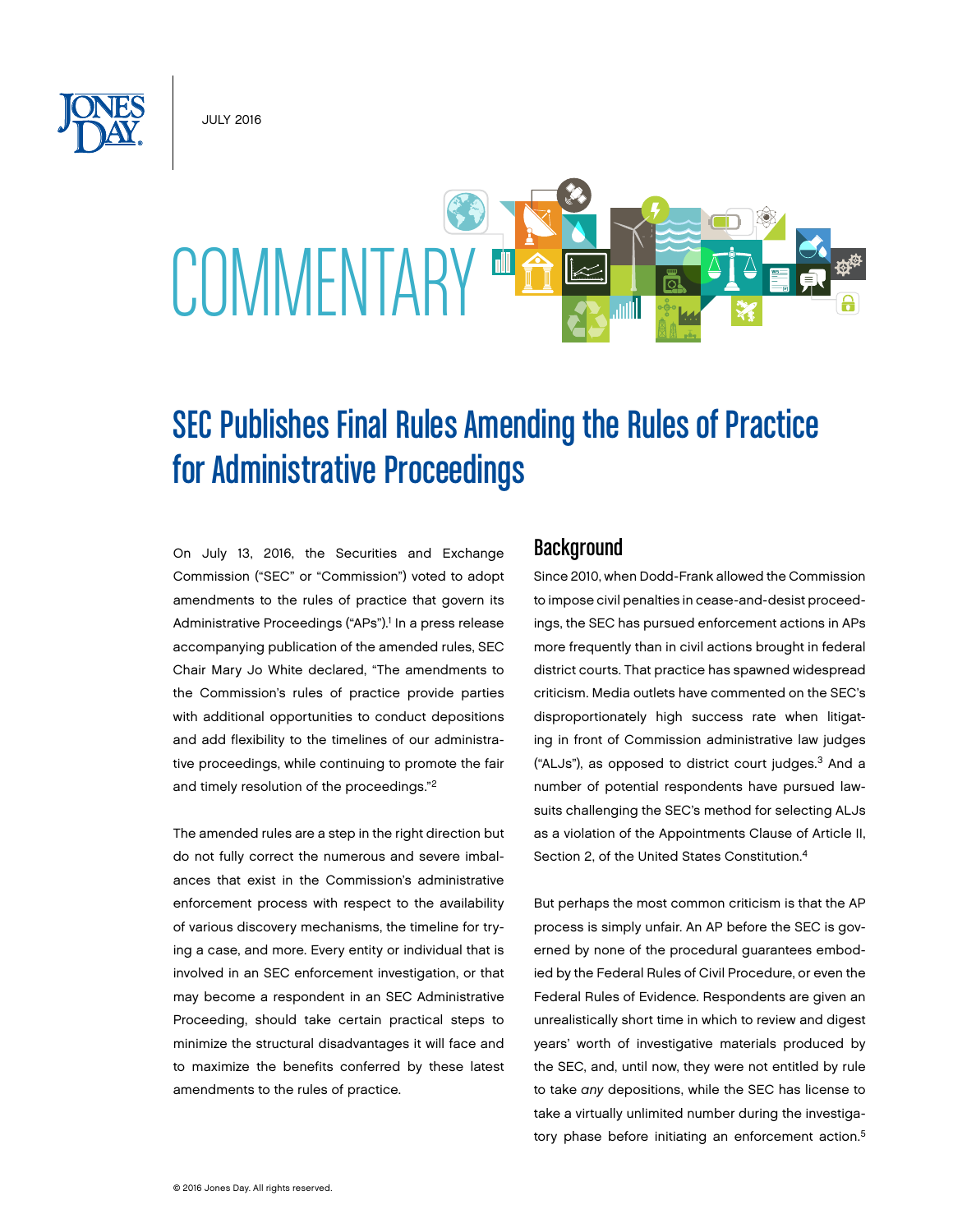On top of that, the expansive evidentiary rules applicable to APs allow for the introduction of evidence that would never be considered in federal court, up to and including offers of settlement and related communications.<sup>6</sup>

In 2015, two pieces of legislation were developed seeking to correct the growing power imbalance: (i) the Due Process Restoration Act,<sup>7</sup> which would amend the Securities Exchange Act of 1934 to permit private persons to compel the SEC to seek legal or equitable remedies in a civil action in district court, instead of in an AP; and (ii) the Financial Choice Act, which would do the same and more. The SEC's amendment of the rules of practice appears to be an effort to respond to these criticisms and to alleviate the concerns about fairness raised by so many. The SEC is implementing incremental change before any legislation can change the game entirely.

#### The Amendments

The SEC's amendments reflect attention to the problem areas most frequently identified by public commentators, though in many respects the changes do not go nearly far enough:

Timing of the Prehearing Period. One of the most significant amendments is an expansion of the prehearing period set forth in Rule 360. The SEC extended the length of the prehearing period—the period of time between the entry of an Order Instituting Proceedings ("OIP") and the date by which a hearing must be held $9$ —from four months to a maximum of 10 months for cases designated as 120-day proceedings, a maximum of six months for 75-day cases, and a maximum of four months for 30-day cases.10 The SEC initially contemplated an eight-month maximum, but commenters stressed the need for longer discovery periods due to the substantial increase in electronic files and documents, the amount of time it takes to receive a complete investigative file, and the time needed to counter the Commission's lengthy and extensive investigations.<sup>11</sup> Taking into consideration the comments, the SEC increased the maximum time period from eight months to 10, concluding that the 10-month maximum time period balanced the Commission's goal of efficiently resolving APs with the time needed to conduct discovery and prepare for a hearing.12

Depositions. Another significant addition to the SEC's rules of practice is the allowance of a set number of depositions. The SEC's amended Rule 233 will now allow for three depositions in a single-respondent proceeding, and five depositions per side in a multi-respondent proceeding.<sup>13</sup> In addition, in response to comments, the Commission provided for an additional two depositions if a party can demonstrate a compelling need.14 Prior to this amendment, parties were not officially given a designated number of depositions and had to move for permission to take the deposition of a witness who would be unavailable to attend or testify at the hearing.<sup>15</sup> The SEC retains the rule allowing for a party to move for permission to take an unavailable witness's deposition and notes that it will not count such a deposition against the permissible number of depositions.16 Notably, there is no separate provision for the deposition of an expert; the three (or five) depositions afforded to each side must account for both fact and expert witnesses.

Discovery. The amendments ultimately did little to shift the balance of power in discovery, but one important change concerns the timing of the Staff's production of the investigative file. Amended Rule 221(c) adds to the list of subjects to be discussed at the pre-hearing conference the timing for completion of the production of documents as set forth in Rule 230, which requires "the Division of Enforcement [to] make available for inspection and copying by any party documents obtained by the Division prior to the institution of proceedings, in connection with the investigation leading to the Division's recommendation to institute proceedings."

Affirmative Defenses. Before the amendments, Rule 220 required respondents to state any affirmative defenses, including res judicata and statute of limitations, in the respondent's answer to the OIP.<sup>17</sup> Here, the amendments to Rule 220 actually expand a respondent's duties, requiring a respondent to state in its answer whether the respondent is asserting any avoidance or affirmative defenses, including res judicata, statute of limitations, or reliance, even if those theories are "not technically considered affirmative defenses."18 In practice, the amended rule now requires respondents to state in their answer whether they relied upon "the advice of counsel, accountants, auditors, or other professionals."19 Failure to do so constitutes a waiver of the defense. Opponents to the amendment argued in their comments that this rule will severely prejudice respondents by requiring them to disclose trial strategy and infringe on privilege.20 But the Commission ultimately decided to adopt the rule, citing efficiency and efficacy reasons.<sup>21</sup>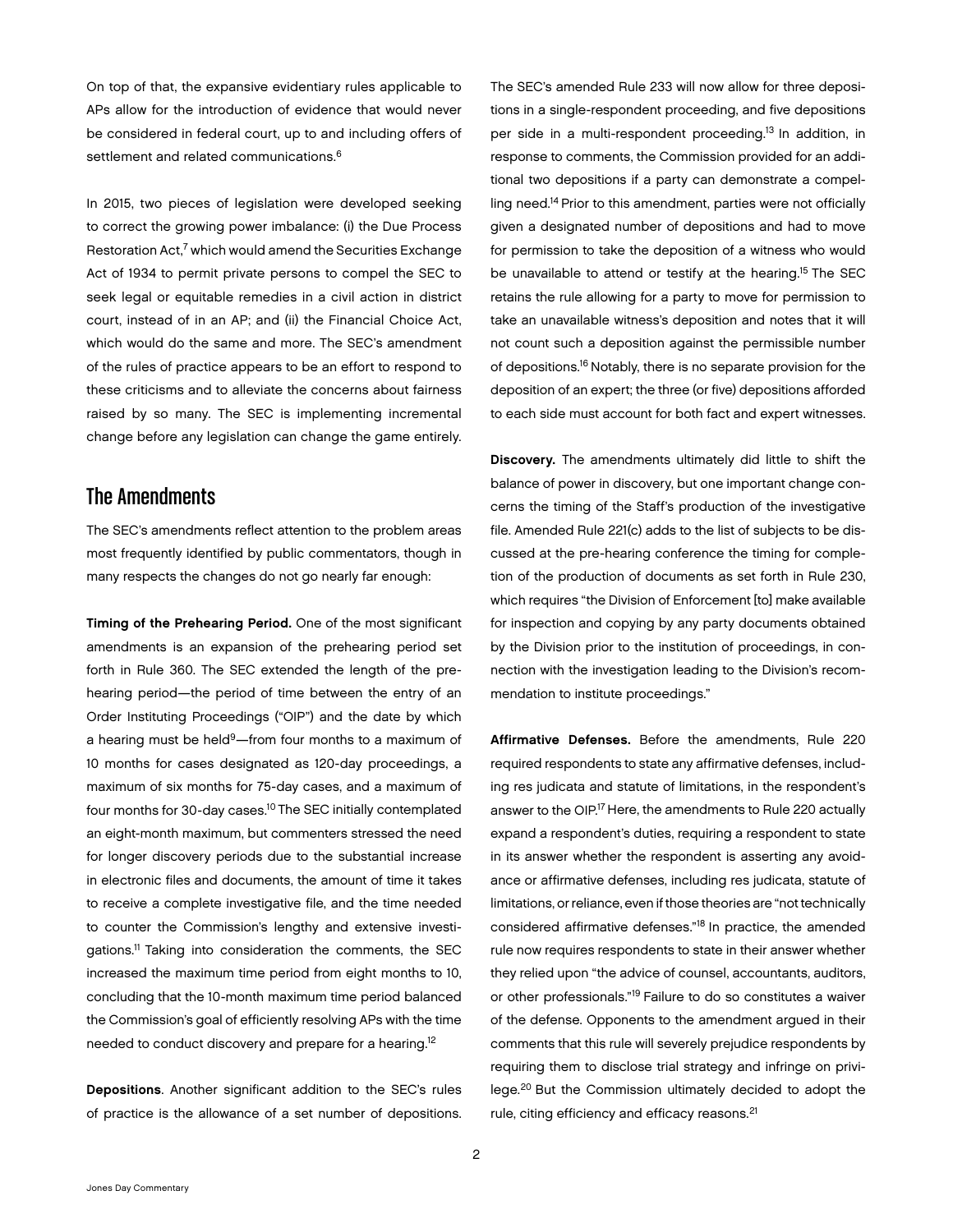Dispositive Motions. Prior to the amendments, Rule 250 was used in SEC proceedings in a manner analogous to the summary judgment mechanism in federal court. It provided that a party may move for summary disposition after a respondent's answer is filed and documents have been made available to the respondent.<sup>22</sup> In addition, it was used to seek a ruling on the pleadings or seek dismissal as a matter of law.23 The changes to Rule 250 under the final rules would provide for three different types of dispositive motions to be filed at different stages of an AP. The amended Rule provides for:<sup>24</sup>

- A motion for a ruling on the pleadings. Any party may file for a ruling on the pleadings 14 days after a respondent's answer is filed. This rule permits a respondent to seek a ruling as a matter of law based on the factual allegations in the OIP, and it is analogous to a motion filed pursuant to Federal Rule of Civil Procedure 12(c) (judgment on the pleadings).
- A motion for summary disposition in 30-, 75-, and 120 day proceedings. Any party may move for summary disposition as a matter of law on one or more claims or defenses. While leave of the hearing officer is not required to file such a motion in 30- and 75-day cases, it is required for 120-day cases. This rule is analogous to Federal Rule of Civil Procedure 56 (summary judgment).
- A motion for a ruling as a matter of law following completion of a case in chief. Any party may make a motion asserting that it is entitled to a ruling as a matter of law on one or more claims or defenses after completion of the Commission's case in chief at a hearing. This rule is analogous to Federal Rule of Civil Procedure 50(a) (judgment as a matter of law).

This new set of motions presents additional opportunities for early case resolution, narrowing of the issues, and the advocacy of one's position before the ALJ.

Admissibility of Hearsay Evidence. Rule 320 previously required the exclusion of evidence that is "irrelevant, immaterial, or unduly repetitious."25 The amendments added "unreliable" to the list of evidence that is excluded.26 The SEC also amended the rule to clarify that hearsay will be admitted if it is

deemed to be relevant, material, and reliable.<sup>27</sup> Commenters strongly opposed this amendment, citing memory, bias, and credibility issues, and urging the Commission to incorporate the Federal Rules of Evidence regarding hearsay.<sup>28</sup> The Commission adopted the rule as it was proposed, noting that hearsay evidence is to be evaluated on a case-by-case basis that takes into account memory, bias, and credibility issues. Again citing efficiency and efficacy, the Commission concluded that a case-by-case determination regarding the admissibility of hearsay evidence serves their purposes better than a broad exclusionary rule, as suggested by the commenters.29

# Analysis and Practical Impact

As an initial matter, the concerns raised by so many individuals and entities concerning the fundamental fairness of SEC APs are valid. To be truly fair, the rules for APs must provide sufficient procedural safeguards to, at the very least, ensure that the proceeding is conducted in a manner consistent with constitutional guarantees of due process. That point is made all the more critical by the Commission's increased authority, under Dodd-Frank, to impose civil monetary penalties in APs; by its increased use of the administrative forum to bring complex financial fraud and other actions historically litigated in federal court; and by the public's growing concern that the AP process is skewed in favor of the Commission. Simply put, the public is not wrong, as evidenced by numerous studies revealing the Commission's substantially stronger track record in the administrative forum as compared to federal court.

The Commission's amended rules of practice for APs are a step in the right direction, but they do not go nearly far enough to address the concerns underlying the continuing constitutional and legislative challenges to the Commission's administrative process. The hard timetables and limits on depositions in the amended rules remain arbitrary and formulaic, while due process demands that procedural rules provide for the ability to tailor such limits to the facts and complexities of a particular enforcement action. This is especially true with many Commission enforcement actions, which can involve accounting, financial, and trading and markets issues far more intricate and complex than many cases litigated in federal court. Moreover, providing "equivalent" discovery—such as the same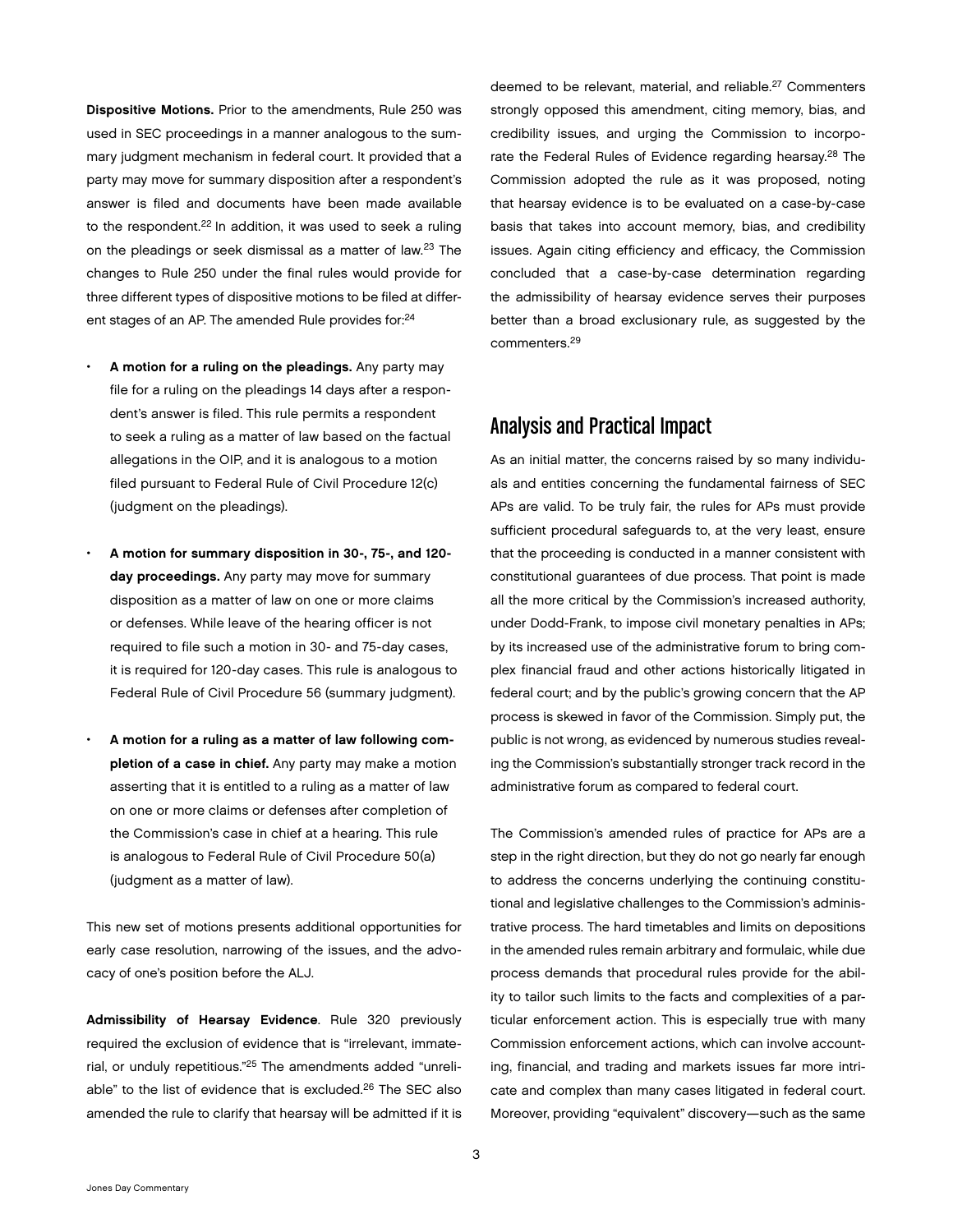number of depositions—to the respondent and to the Division of Enforcement during the pendency of an AP does nothing at all to address the immense informational imbalance in the Commission's favor following the investigatory phase, when the Commission's power to discover and depose is virtually unlimited, while the respondent's ability to do the same hardly exists.

## **Recommendations**

In summary, the amendments to the AP rules are a welcome step in the right direction, and they may assist the SEC in arguing that the AP process is growing increasingly fair. But they ultimately do little to balance out the asymmetrical warfare in which many individuals and entities find themselves when they are involved in an AP. These changes will not quell continuing legislative and constitutional challenges regarding the fundamental fairness of the Commission's AP process, which only serves to unnecessarily undermine the credibility and effectiveness of the Commission's enforcement program. Until further change takes place, however, every respondent's and potential respondent's first concern should be preparing for the tilted playing field that currently exists. The following points should be taken into consideration early and often:

Timing. Review of an investigative record that the staff has accumulated over a course of years, and the coordination of discovery with other respondents, can eat up substantial amounts of preparation time, even within the slightly longer pre-hearing windows provided for by the amended rules. Respondents should continue to do everything that they can to be prepared for an administrative hearing *before* the case is filed. On the to-do list will be coordinating, to the extent possible, with other defense counsel; identifying expert witnesses; and, to the extent the staff has not made the record available during the pre-Wells submission process, seeking to share information with other defense counsel.

Furthermore, given the restrictive pre-hearing timetables still reflected in the amended rules, pre-filing preparation should also include a close review of the rules themselves. Counsel must be ready to address all relevant issues at the initial conference and be prepared to hit the ground running with permitted motions and discovery requests. Advance planning for discovery requests should include preparation of requests for subpoenas, which can be issued only by the assigned ALJ upon a specified showing of need.

Depositions. While the amended provision for three depositions as of right is potentially helpful in single-respondent matters, the Commission often brings multi-respondent matters, and it often does so in situations where the respondents may not have interests that align. Because the rule grants five depositions *per side* in multi-respondent matters, rather than five depositions *per respondent*, some respondents may find themselves left out, with no guaranteed method to explore the factual allegations against them. While they are not often granted, one possible approach may be to request severance from the matter for good cause under Rule 201(b).<sup>30</sup>

Additionally, under the amended rules, respondents will continue to face an old problem: the Commission Staff often informally "interviews" a witness without creating a transcript, and if there are more witnesses that need to be deposed than the limits allow, respondents may confront a "blind" cross-examination at the hearing, having no idea what a witness is going to say. This means that defense counsel will need to continue the practice of requesting from some witnesses' counsel the opportunity to do a voluntary interview of the witness, which does not substitute for a deposition but will limit the potential for surprise. Furthermore, with respect to expert witnesses or other witnesses who may have testified before, counsel should continue to seek to reduce the inherent disadvantage by gathering all available prior deposition and trial testimony for that witness through available expert witness database services and the defense bar network.

Wells Submissions. While it is not new, the amended rules' failure to change the status quo on most evidentiary issues serves as a useful reminder that the Staff will seek to introduce into evidence Wells submissions, and that care should be taken with any statements made in the Wells submission. The client must therefore carefully review and sign off on all statements in any Wells submission.

Availability of the Investigative Record. The Commission makes clear that the investigative record should be made available promptly to defense counsel by amending Rule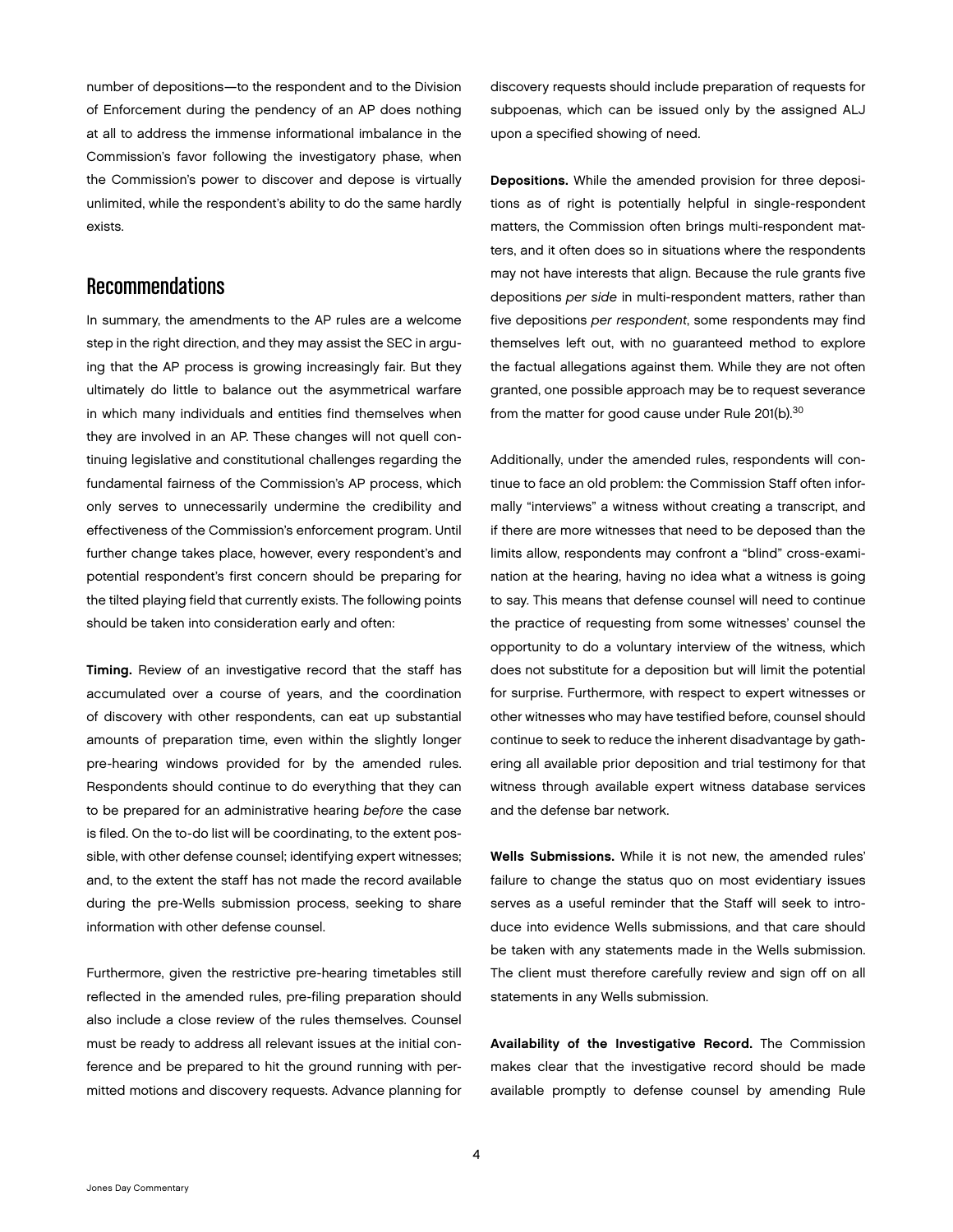221(c) to add to the list of topics to be discussed at the prehearing conference the timing of completion of the production of documents. Respondent's counsel needs to make certain that this is spelled out by the hearing officer, so that there is no confusion.

Hearsay. As previously mentioned, one of the largest differences between district court proceedings and an AP is that the Federal Rules of Evidence do not apply to APs. This difference can be most acute when the Staff is able to have a witness testify regarding what is clearly hearsay and would be inadmissible in federal court. The Commission clarified in the amended rules, however, that hearsay must be "relevant, material and bear[] satisfactory indicia of reliability." This is a far cry from adoption of the Federal Rules of Evidence, but it does bear some similarity to the test employed by the residual hearsay exception found in Federal Rule of Evidence 807. Counsel may object to any evidence that would be hearsay under the Federal Rules of Evidence, thereby shifting the burden of admission to the Staff to prove the requisite reliability. Ultimately, this could force the Staff to defend admissibility on grounds more akin to the Federal Rules of Evidence, using the exception doctrines as a shorthand for proving reliability.

Reliance. The amended rules requiring that any defenses based on reliance on attorneys, accountants, or auditors be raised at the answering stage means the decision to use these defenses must be made prior to or immediately after the filing of the OIP; there will be little time for careful analysis of the issues. Defenses based on reliance on counsel necessarily may mean waiving the attorney-client privilege. Care needs to be given to consider whether there are arguments supporting a lack of scienter defense that are similar to, but fall just short of, reliance, as that may be a more prudent approach.

In summary, any potential respondent to an enforcement action and facing an AP is in for a daunting task. Litigating an AP varies greatly from trial practice in the federal district courts. It is therefore critical to obtain the advice of counsel who is experienced with the unique aspects of trial practice before an SEC administrative law judge.

#### Lawyer Contacts

For further information, please contact your principal Firm representative or one of the lawyers listed below. General email messages may be sent using our "Contact Us" form, which can be found at www.jonesday.com/contactus/.

| Joan E. McKown        | Harold K. Gordon      |
|-----------------------|-----------------------|
| Washington            | New York              |
| +1.202.879.3647       | +1.212.326.3740       |
| jemckown@jonesday.com | hkgordon@jonesday.com |
| Henry Klehm III       | David Woodcock        |

|                     | DUVIU MOUUCOCR         |
|---------------------|------------------------|
| New York            | Dallas                 |
| +1.212.326.3706     | +1.214.969.3681        |
| hklehm@jonesday.com | dwoodcock@jonesday.com |

*Daniel Bradley, an associate in the Chicago Office, and Kirsten Moran, a summer associate in the Chicago Office, assisted in the preparation of this Commentary.*